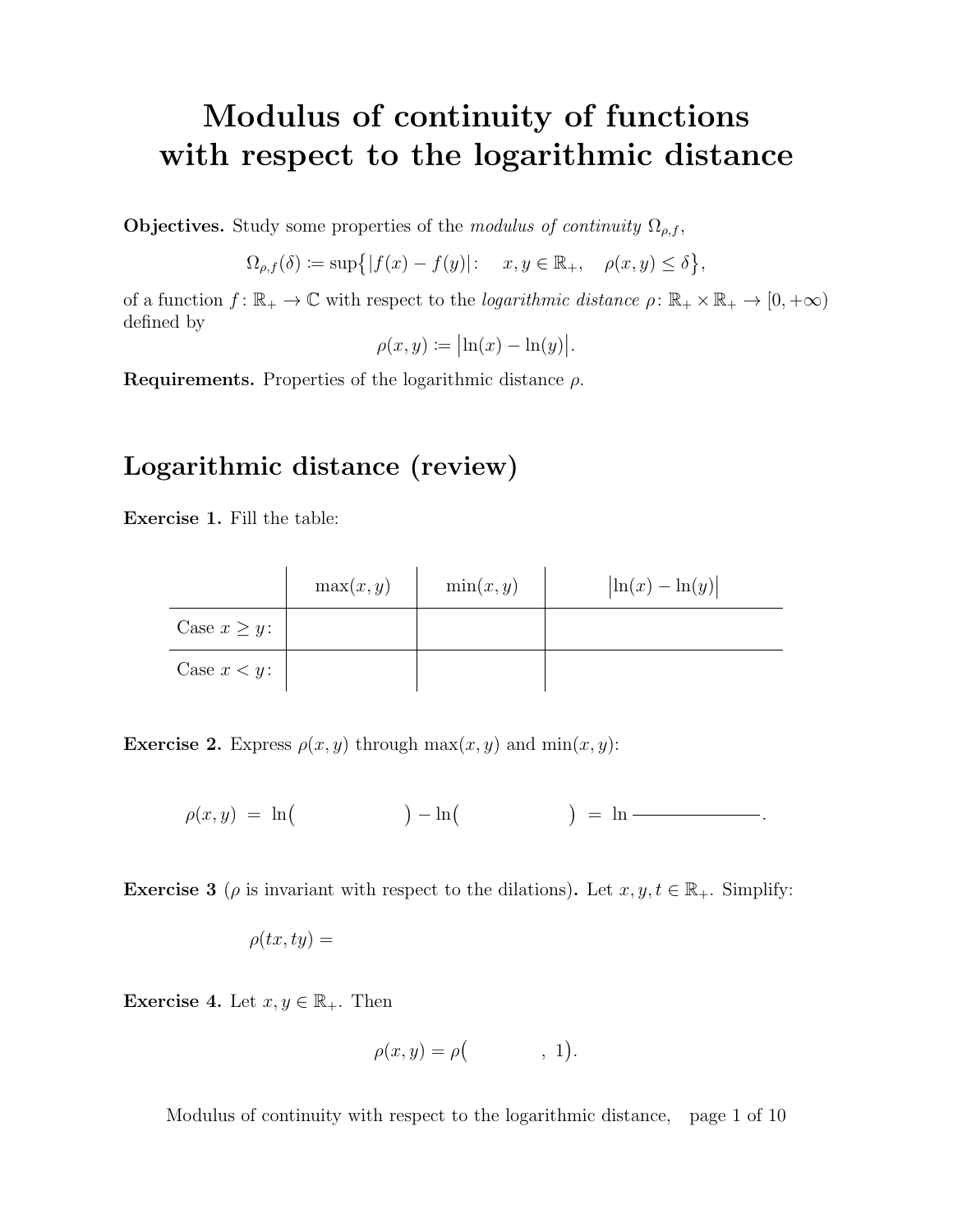### δ-neighborhoods of 1 with respect to  $ρ$  (review)

Exercise 5 (left  $\delta$ -neighborhood of 1). Let  $\delta > 0$ . Find all  $u \in (0, 1]$  such that  $\rho(u, 1) \leq \delta$ .

Exercise 6 (right  $\delta$ -neighborhood of 1). Let  $\delta > 0$ . Find all  $u \in [1, +\infty)$  such that  $\rho(u, 1) \leq \delta$ .

**Exercise 7** ( $\delta$ -neighborhood of 1). Let  $\delta > 0$ . Find all  $u > 0$  such that  $\rho(u, 1) \leq \delta$ .

#### δ-entourages with respect to the distance  $ρ$  (review)

**Exercise 8.** Let  $\delta > 0$  and  $x \in \mathbb{R}_+$ . Find all  $y \in [x, +\infty)$  such that  $\rho(x, y) \leq \delta$ .

**Exercise 9.** Let  $\delta > 0$  and  $x \in \mathbb{R}_+$ . Find all  $y \in (0, x]$  such that  $\rho(x, y) \leq \delta$ .

**Exercise 10.** Let  $\delta > 0$  and  $x \in \mathbb{R}_+$ . Find all  $y \in \mathbb{R}_+$  such that  $\rho(x, y) \leq \delta$ .

Modulus of continuity with respect to the logarithmic distance, page 2 of 10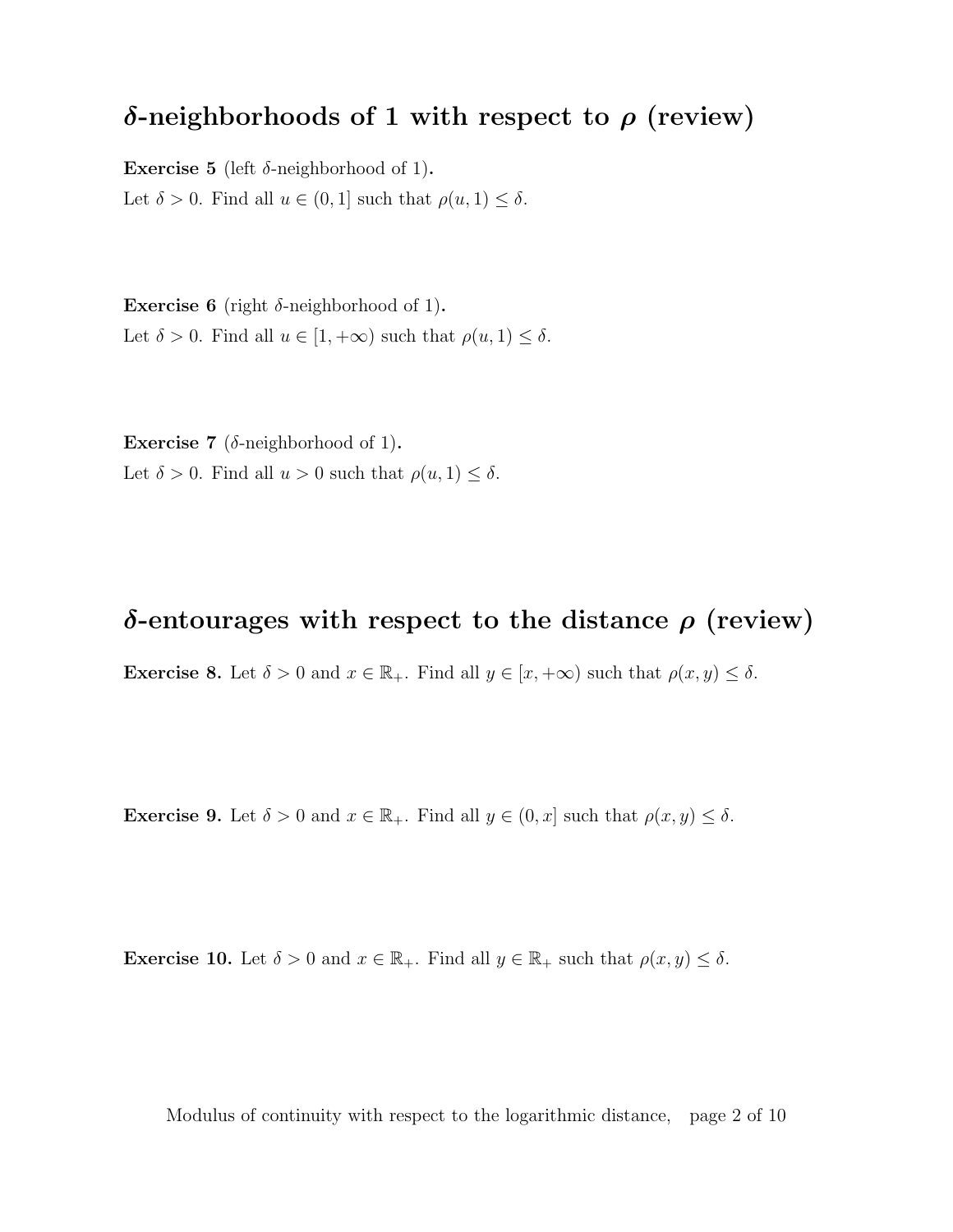## Definition of the modulus of continuity of a function with respect to the logarithmic distance

Definition 1 (modulus of continuity of a function with respect to the logarithmic distance). Let  $f: \mathbb{R}_+ \to \mathbb{C}$ . Define  $\Omega_{\rho,f} : \mathbb{R}_+ \to [0, +\infty]$  by

$$
\Omega_{\rho,f}(\delta) \coloneqq \sup\{|f(x) - f(y)|: \quad x, y > 0, \quad \rho(x, y) \le \delta\}.
$$

**Exercise 11.** Write another description of  $\Omega_{\rho,f}$  using the result of the Exercise 4:

$$
\Omega_{\rho,f}(\delta) = \sup\Big\{|f(x) - f(y)|: \quad x, y > 0, \quad \rho\Big(\underbrace{\qquad}_{?}, 1\Big) \leq \delta\Big\}.\tag{1}
$$

Exercise 12. Rewrite (1) using the result of the Exercise 7:

$$
\Omega_{\rho,f}(\delta) = \sup\{|f(x) - f(y)|: \quad x, y > 0, \quad \underbrace{\qquad \qquad}_{?} \leq \underbrace{\qquad \qquad}_{?} \leq \underbrace{\qquad \qquad}_{?}.
$$

**Exercise 13.** Apply the description of the  $\delta$ -entourages found in the Exercise 10:

$$
\Omega_{\rho,f}(\delta) = \sup\{|f(x) - f(y)|: \quad x > 0, \quad \underbrace{\qquad \qquad}_{?} \leq y \leq \underbrace{\qquad \qquad}_{?} \}.
$$

**Exercise 14.** In other words,  $\Omega_{\rho,f}$  can be written as a double supremum:

$$
\Omega_{\rho,f}(\delta) = \sup_{x>0} \qquad \sup_{\leq y \leq} |f(x) - f(y)|.
$$

Modulus of continuity with respect to the logarithmic distance, page 3 of 10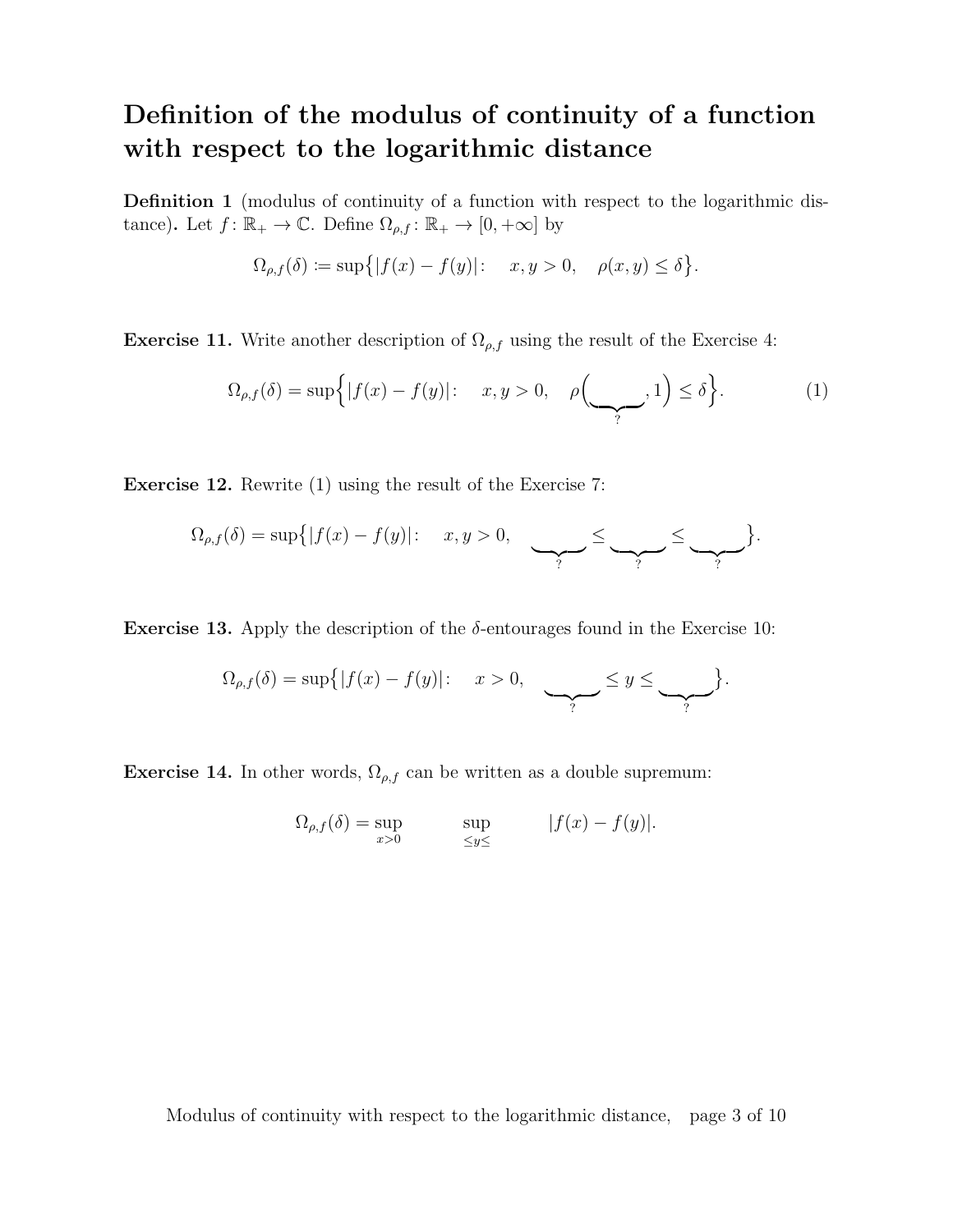## Applying the symmetricity in the definition of the modulus of continuity

In the exercises of this section we fix a function  $f: \mathbb{R}_+ \to \mathbb{C}$  and a number  $\delta \in (0, 1)$ . Consider the sets

$$
S := \{|f(x) - f(y)|: x, y > 0, \rho(x, y) \le \delta\},
$$
  
\n
$$
S_1 := \{|f(a) - f(b)|: a, b > 0, a \le b, \rho(a, b) \le \delta\},
$$
  
\n
$$
S_2 := \{|f(u) - f(v)|: u, v > 0, u \ge v, \rho(u, v) \le \delta\}.
$$

We are going to find relations between the sets  $S_1$ ,  $S_2$  and  $S$ .

Exercise 15 (recall the definition of total order).

A binary relation  $\prec$  on a set X is called a *total order* (or *linear order*) on X if it has the following properties:

1. Transitivity:

$$
\forall x, y \in X \qquad ((x \prec y \ \land \ y \prec x) \Rightarrow \qquad \qquad ).
$$

2. Antisymmetry:

$$
\forall x, y \in X \qquad ((x \prec y \ \land \ y \prec x) \Rightarrow \qquad \qquad ).
$$

3. Totality:

$$
\forall x, y \in X \qquad \left(x \prec y \qquad \qquad y \prec x\right).
$$

**Exercise 16.** The usual non-string order  $\leq$  is a total order (= linear order) on  $\mathbb{R}_+$ . It means that for all  $x, y > 0$  we have

$$
x \leq y \qquad \qquad x \geq y.
$$

Therefore S can be expressed through  $S_1$  and  $S_2$  in the following manner:

$$
S = S_1 \underbrace{\smash{\smash{\bigtriangledown_{S_2}}}}_{?} S_2.
$$

Modulus of continuity with respect to the logarithmic distance, page 4 of 10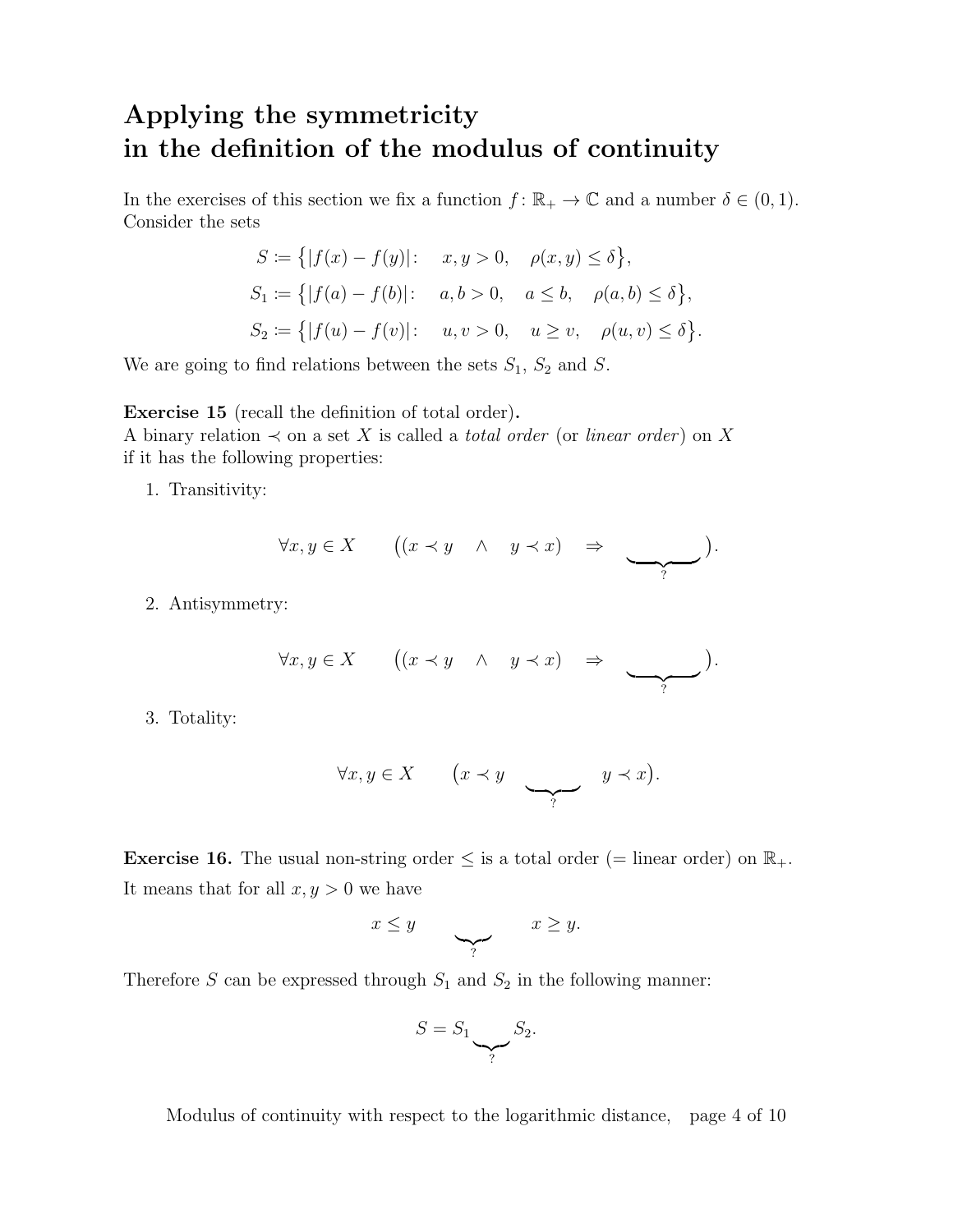**Exercise 17.** The expression  $|f(x) - f(y)|$  is symmetric with respect to x and y:

$$
|f(x) - f(y)| = \underbrace{\qquad \qquad }.
$$

.

The function  $\rho$  is also symmetric:  $\frac{1}{2}$ 

**Exercise 18.** Let  $s \in S_1$ . By the definition of  $S_1$  there exist  $a, b > 0$  such that

$$
s = |f(a) - f(b)|, \qquad a \longrightarrow b, \qquad \rho(a, b) \longrightarrow c.
$$

Apply the symmetricity of  $|f(a) - f(b)|$ :

$$
s = |f(a) - f(b)| = |f(\sum_{?}) - f(\sum_{?})|,
$$

and the symmetricity of  $\rho$ :

$$
\rho(\underbrace{\qquad \qquad}_{?}, \underbrace{\qquad \qquad}_{?}) = \rho(a, b) \leq \underbrace{\qquad \qquad}_{?}.
$$

Put  $u \coloneqq$  $\sum_{i}$  $, v :=$  $\sum_{i=1}^n$ . Then by the previous formulas,

$$
s=\underbrace{\qquad \qquad }_{?} \qquad \qquad \text{and} \qquad \rho(\underbrace{\qquad \qquad }_{?},\underbrace{\qquad \qquad }_{?})\leq \underbrace{\qquad \qquad }_{?}.
$$

 $\overline{y}$ ?

.

 $\sum_{i=1}^{n}$ 

By the definition of  $S_2$  it means that

Since s is an arbitrary element of  $S_1$ , the following inclusion holds:  $S_1$  $S_2$ .

It can be proved in a similar manner that  $S_2$  $\sum_{i=1}^{n}$  $S_1$ .

Conclusion:  $S_1$  $\sum_{i=1}^{n}$  $S_2$ .

Exercise 19. Using the results of the Exercises 16 and 18 establish a relation between the sets  $S$ ,  $S_1$ ,  $S_2$ .

Modulus of continuity with respect to the logarithmic distance, page 5 of 10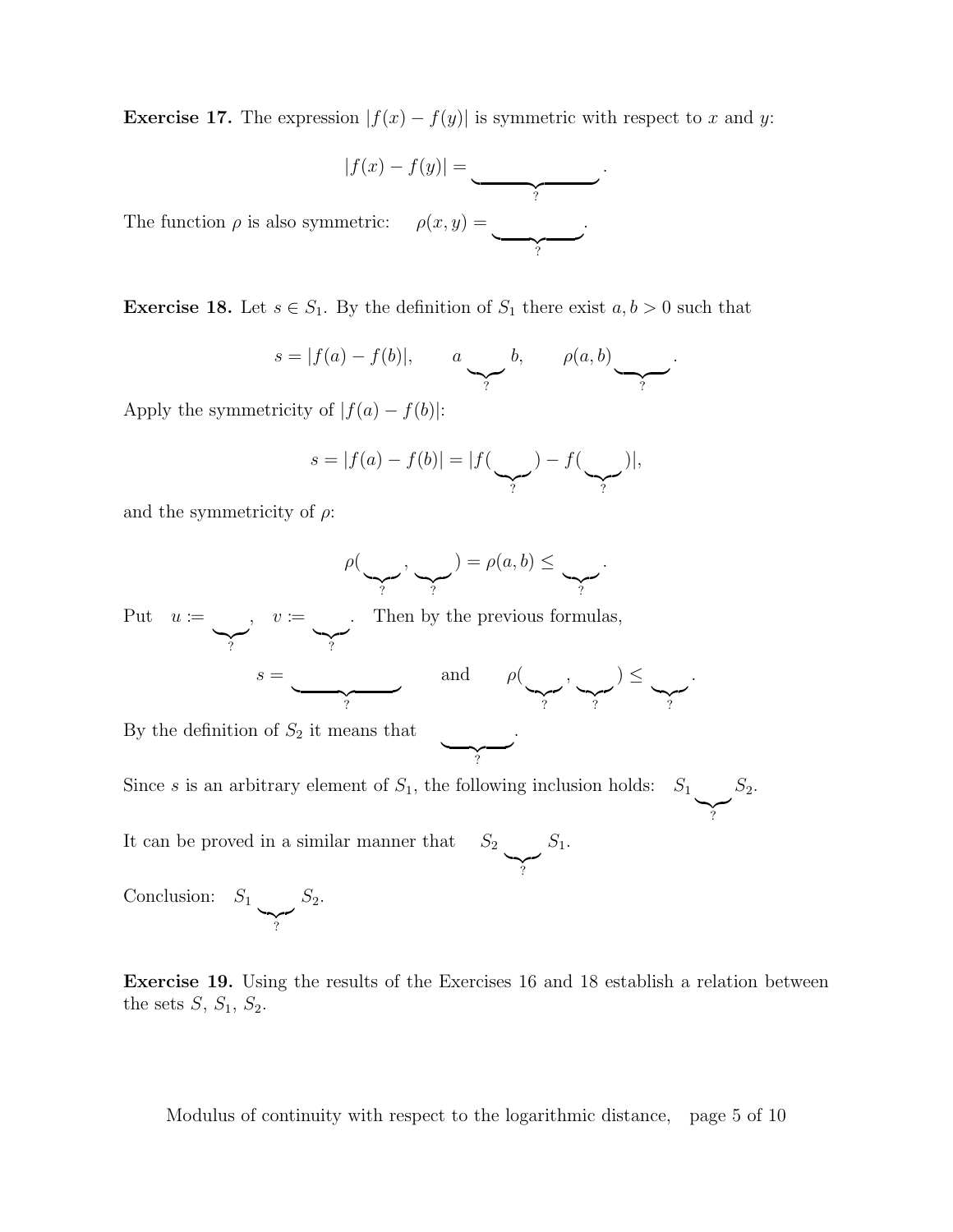**Exercise 20.** Express  $\Omega_{\rho,f}(\delta)$  in terms of the set S:

$$
\Omega_{\rho,f}(\delta)=\underbrace{\qquad \qquad }_{?}
$$

Taking in account the result of the Exercise 19 we can express the modulus of continuity  $\Omega_{\rho,f}$  through  $S_1$  or through  $S_2$ :

$$
\Omega_{\rho,f}(\delta) = \underbrace{\qquad \qquad}_{?} = \underbrace{\qquad \qquad}_{?} \tag{2}
$$

.

**Exercise 21.** Substituting the definitions of  $S_1$  and  $S_2$  into (2) we obtain the following representations of the modulus of continuity  $\Omega_{\rho,f}(\delta)$ :

$$
\Omega_{\rho,f}(\delta) = \sup \left\{ \qquad \qquad : \quad x, y \in \underbrace{\qquad}_{?}, \qquad x \leq y, \qquad \rho(x, y) \underbrace{\qquad}_{?} \right\} \tag{3}
$$

$$
\Omega_{\rho,f}(\delta) = \sup \left\{ \qquad \qquad : \quad x, y \in \underbrace{\qquad}_{?}, \qquad \qquad \right\}.
$$
 (4)

Exercise 22. Using the results of the Exercises 8 and 9 write the formulas (3) and (3) in the following manner:

$$
\Omega_{\rho,f}(\delta) = \sup \{ \qquad : \quad x > 0, \qquad \underbrace{\leq y \leq \underbrace{\leq y}_{?}} \}, \qquad (5)
$$

$$
\Omega_{\rho,f}(\delta) = \sup \{ \qquad : \qquad \qquad \}.
$$
 (6)

Exercise 23. Rewrite the formulas (5) and (6) using double supremums:

$$
\Omega_{\rho,f}(\delta) = \sup_{x>0} \qquad \sup_{\leq y \leq} |f(x) - f(y)|,\tag{7}
$$

$$
\Omega_{\rho,f}(\delta) = \tag{8}
$$

Modulus of continuity with respect to the logarithmic distance, page 6 of 10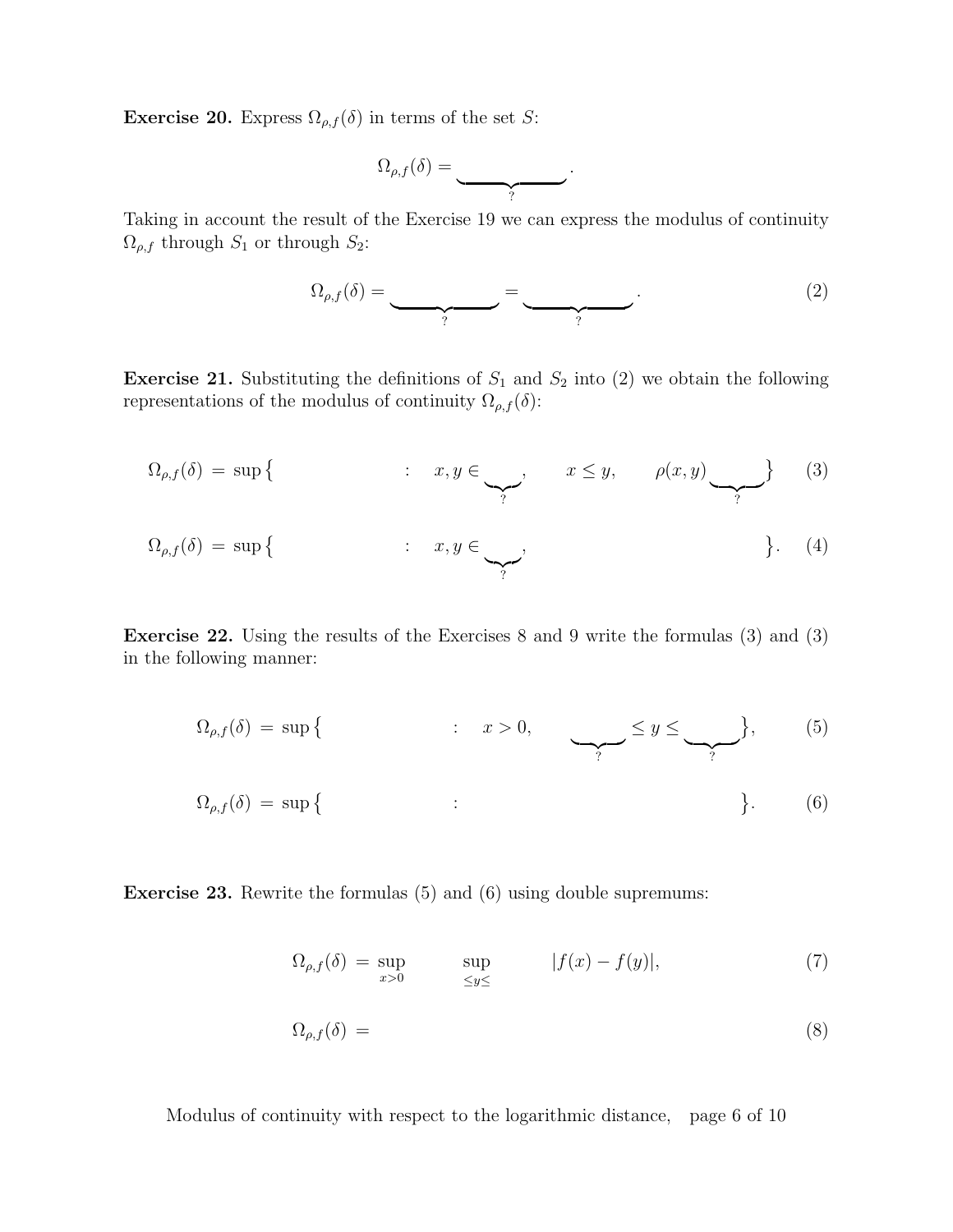### The logarithmic distance and the standard distance

**Definition 2** (standard distance on the real line). The standard distance  $d: \mathbb{R} \times \mathbb{R} \to \mathbb{C}$ is defined by:

$$
d(t,u) := \underbrace{\qquad \qquad }_{?}.
$$

Exercise 24. Recall the definition of the logarithmic distance  $\rho$ :

$$
\rho(x,y) \; := \; \underbrace{\qquad \qquad }_{?} \; .
$$

Exercise 25. The logarithmic distance  $\rho$  on the positive half-line can be expressed through the standard distance  $d$  on the real line in the following manner:

$$
\rho(x,y) := \underbrace{\qquad \qquad}_{?} = |t - u|,
$$

there

$$
t=\underbrace{\qquad \qquad}_{?}, \qquad u=\underbrace{\qquad \qquad}_{?}.
$$

The variables x and y can be expressed through t and  $u$ .

$$
x = \underbrace{\qquad \qquad}_{?}, \qquad y = \underbrace{\qquad \qquad}_{?}.
$$

 $\overline{y}$ ?

.

The function  $\sum_{?}$ is a bijection of  $\mathbb{R}_+$  onto  $\sum_{?}$ .

Therefore the domain of the variables  $t$  and  $u$  is the set

Modulus of continuity with respect to the logarithmic distance, page 7 of 10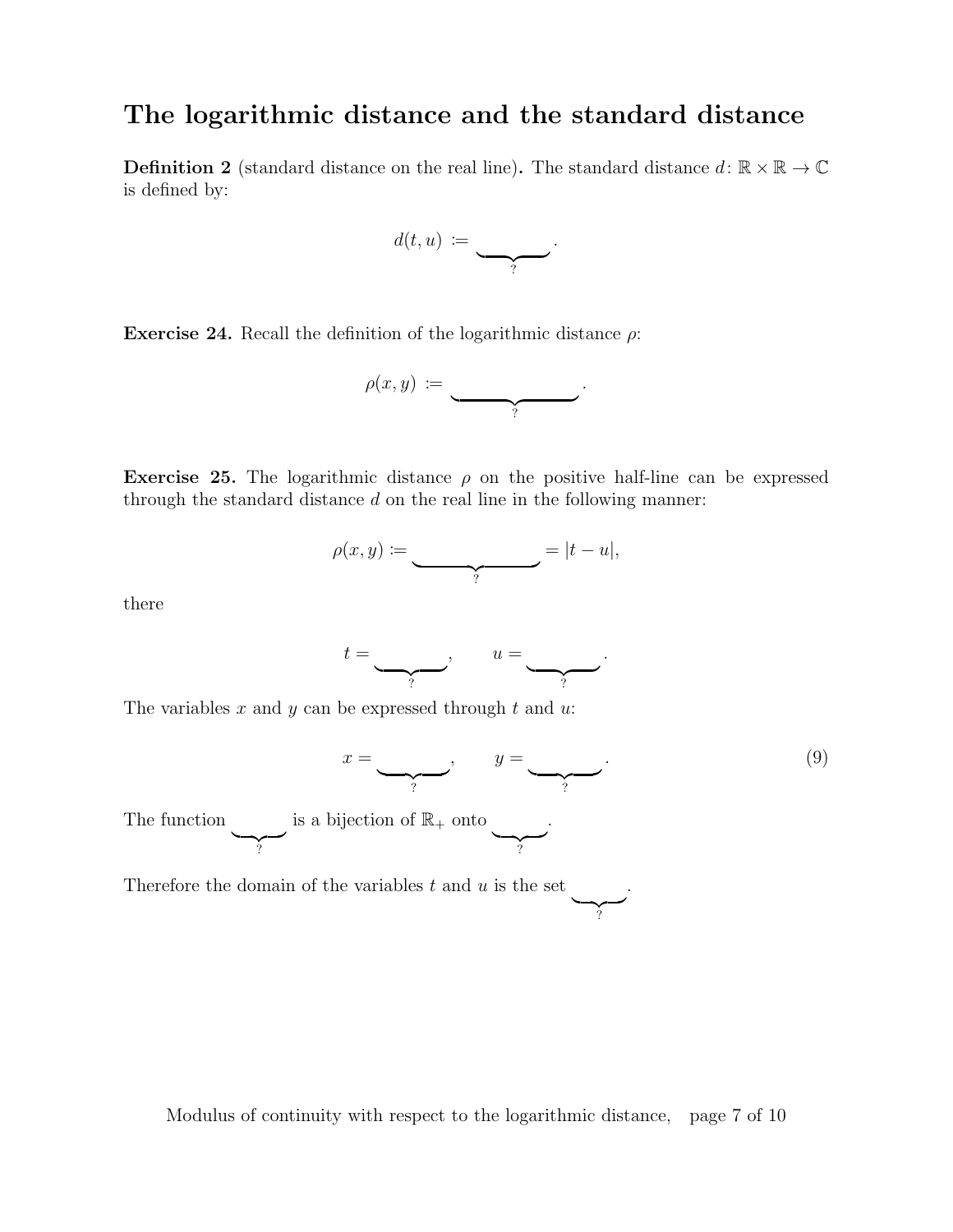#### Expression through the standard modulus of continuity

We suppose that  $f: \mathbb{R}_+ \to \mathbb{C}$  and  $\delta > 0$ .

**Exercise 26.** Copy the definition of  $\Omega_{\rho,f}(\delta)$ :

$$
\Omega_{\rho,f}(\delta) := \sup \Big\{ |f(x) - f(y)| : \Big\}.
$$
 (10)

Exercise 27. In the right-hand side of (10) make the change of variables (9) from the Exercise 25:

$$
\Omega_{\rho,f} = \sup \Big\{ \big| f(\qquad) - f(\qquad) \big| \colon u, v \in \underbrace{\qquad \qquad}_{?}, d(\underbrace{\qquad \qquad}_{?}, \underbrace{\qquad \qquad}_{?}) \leq \underbrace{\qquad}_{?} \Big\}.
$$
 (11)

**Exercise 28.** The difference  $|f( ) - f( )|$  in the right-hand side of (11) can be written as

$$
|g(t) - g(u)|
$$
, where  $g(t) := \underbrace{\qquad \qquad}_{?}$ .

**Exercise 29.** Conclusion:  $\Omega_{\rho,f}(\delta)$  can be written as  $\Omega_{d,2}(?)$ :

$$
\Omega_{\rho,f}(\delta) = \Omega_{d,}
$$
 ( ).

In other words, the  $\delta$ -modulus of continuity of a function  $f: \mathbb{R}_+ \to \mathbb{C}$ with respect to the logarithmic distance  $\rho$ is equal to the  $\sum_{i}$ -modulus of continuity of the function  $\overline{?}$ :  $\sum_{i=1}^{n}$  $\rightarrow \mathbb{C}$ with respect to the standard distance d.

Modulus of continuity with respect to the logarithmic distance, page 8 of 10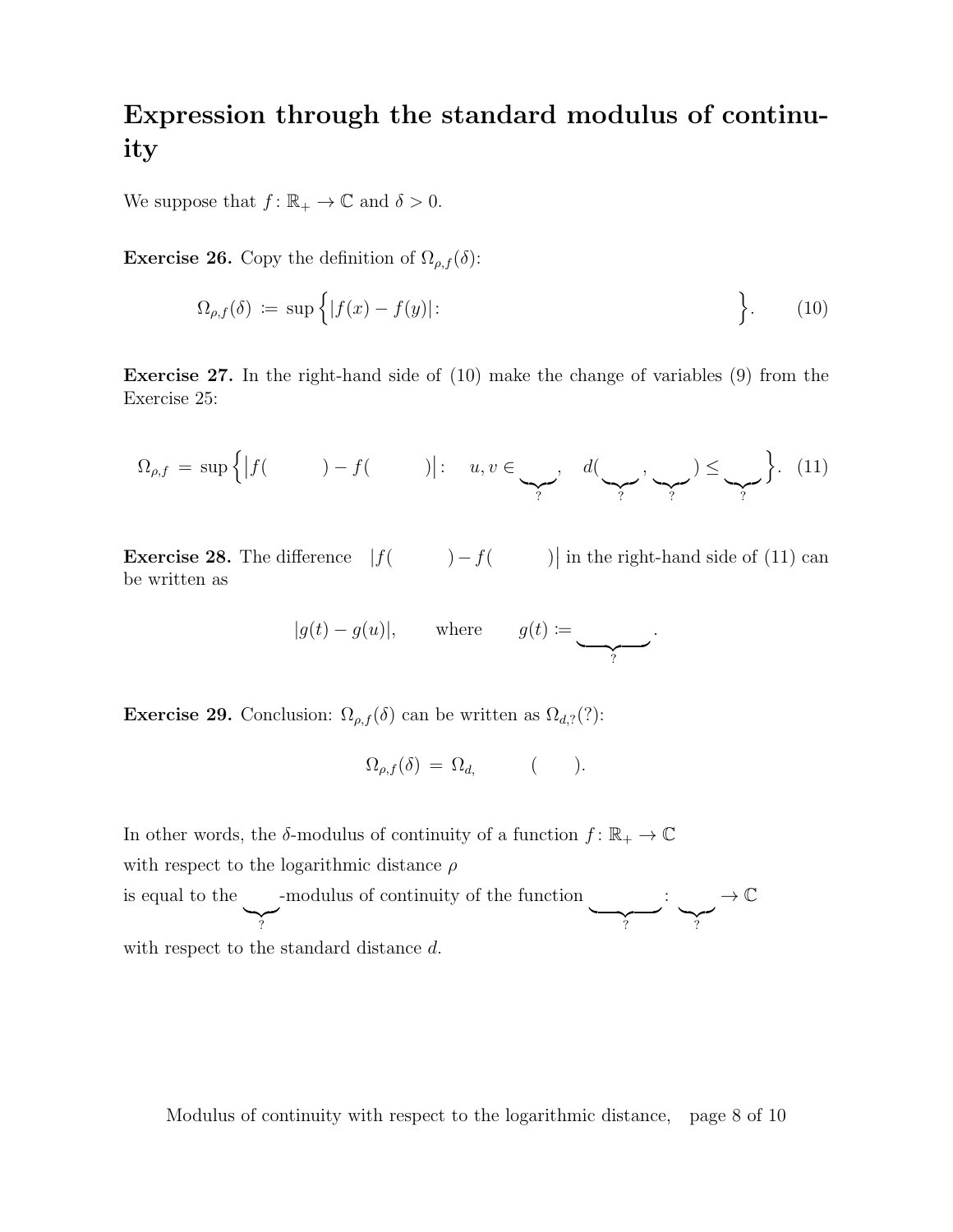#### Some properties of cos

The functions cos and sin are ones of the simplest bounded functions that do not have any limits at infinity. Here we recall some well-known properties of the function cos.

Exercise 30. Recall the formula for the difference of cosines:

$$
\cos(t) - \cos(u) = \frac{t+u}{2} \qquad \qquad \underline{\hspace{2cm}}.
$$

**Exercise 31.** Recall two standard upper bounds for  $sin(a)$ ,  $a \in \mathbb{R}$ :

$$
|\sin(a)| \leq \underbrace{\qquad \qquad}_{?}, \qquad \qquad |\sin(a)| \leq \underbrace{\qquad \qquad}_{?}.
$$

One of these upper bounds is a constant, the other is not a constant and is more precise for small values of a.

Exercise 32. Using the results of the Exercises 30 and 31 prove that cos is Lipschitzcontinuous:

$$
\left|\cos(t) - \cos(u)\right| \le
$$

Exercise 33. Recall in what points of the real line cos takes its maximum value:

$$
\cos(t) = 1 \qquad \Longleftrightarrow
$$

Exercise 34. Recall in what points of the real line cos takes its minimum value:

$$
\cos(u) = -1 \qquad \Longleftrightarrow
$$

Modulus of continuity with respect to the logarithmic distance, page 9 of 10